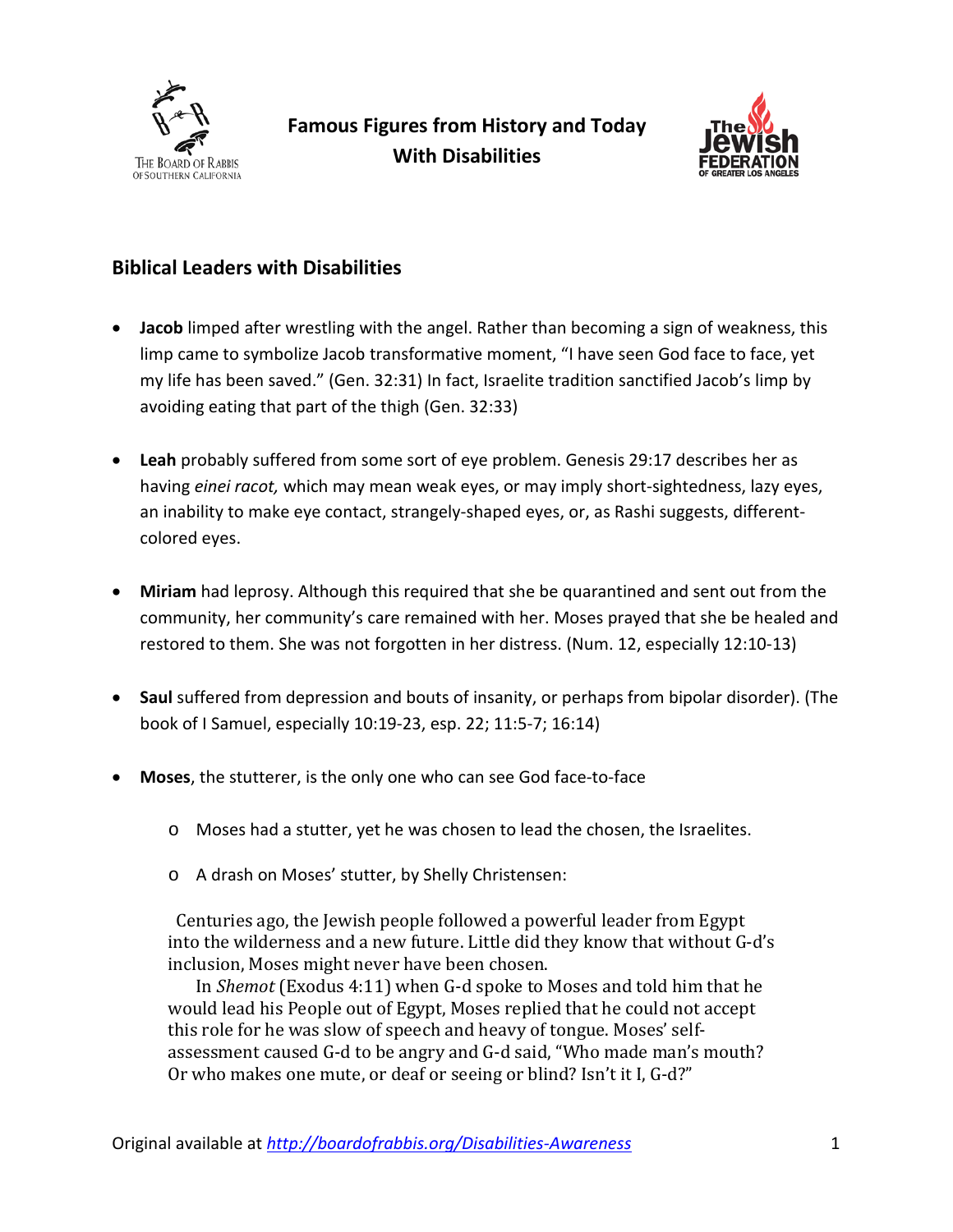G-d made it possible for Moses to fulfill his destiny by providing Aaron to speak for Moses. It was, in fact, a way of leveling the playing field or providing an accommodation. Moses could now do the work that G-d had commanded him to do. He would survive many more tests of faith and strength to lead His People.

G-d chose Moses because of the personal vision and strength he possessed. His speech disability was insignificant in G-d's plan.

> *Shelly Christensen, "Even Moses Needed a Voice: A Jewish Heritage of Inclusion," Jewish Community Guide to Inclusion of People with Disabilities, p. 1.*

- o After Mt. Sinai, Moses had to wear a veil to cover his shining face.
- **Isaac** was blind in later life (Gen. 27:1) and likely had post-traumatic stress disorder and perhaps a developmental disability as well.
	- o Sources for the idea that Isaac had developmental disabilities:
		- According to rabbinic tradition, Isaac was an adult at the Akeidah (37 years old; Sarah was 90 when Isaac was born and 127 at her death, and the rabbis held that she died at the shock of hearing of his death)
		- **If** Isaac is largely a silent patriarch; Rebecca received a version of the covenant in their generation.
		- Unlike other biblical heroes, Isaac's wife was chosen for him; Abraham is clear that Eliezer should seek a wife for Isaac but leave Isaac behind. (Gen. 24:1-9)
		- Rabbi Deborah Goldmann points out that when Rebecca first sees Isaac (Gen. 24:64), she literally *falls* from the camel. Some commentators have read this as falling in love. But perhaps, Rabbi Goldmann suggests, Rebecca was startled by Isaac's appearance.
		- Isaac lived in his mother's tent as an adult. (Gen. 24:67)
	- o Both Rabbi Deborah Goldmann and Rabbi Dan Goldblatt wrote sermons on the idea that Isaac was developmentally disabled. They elaborate on the ideas presented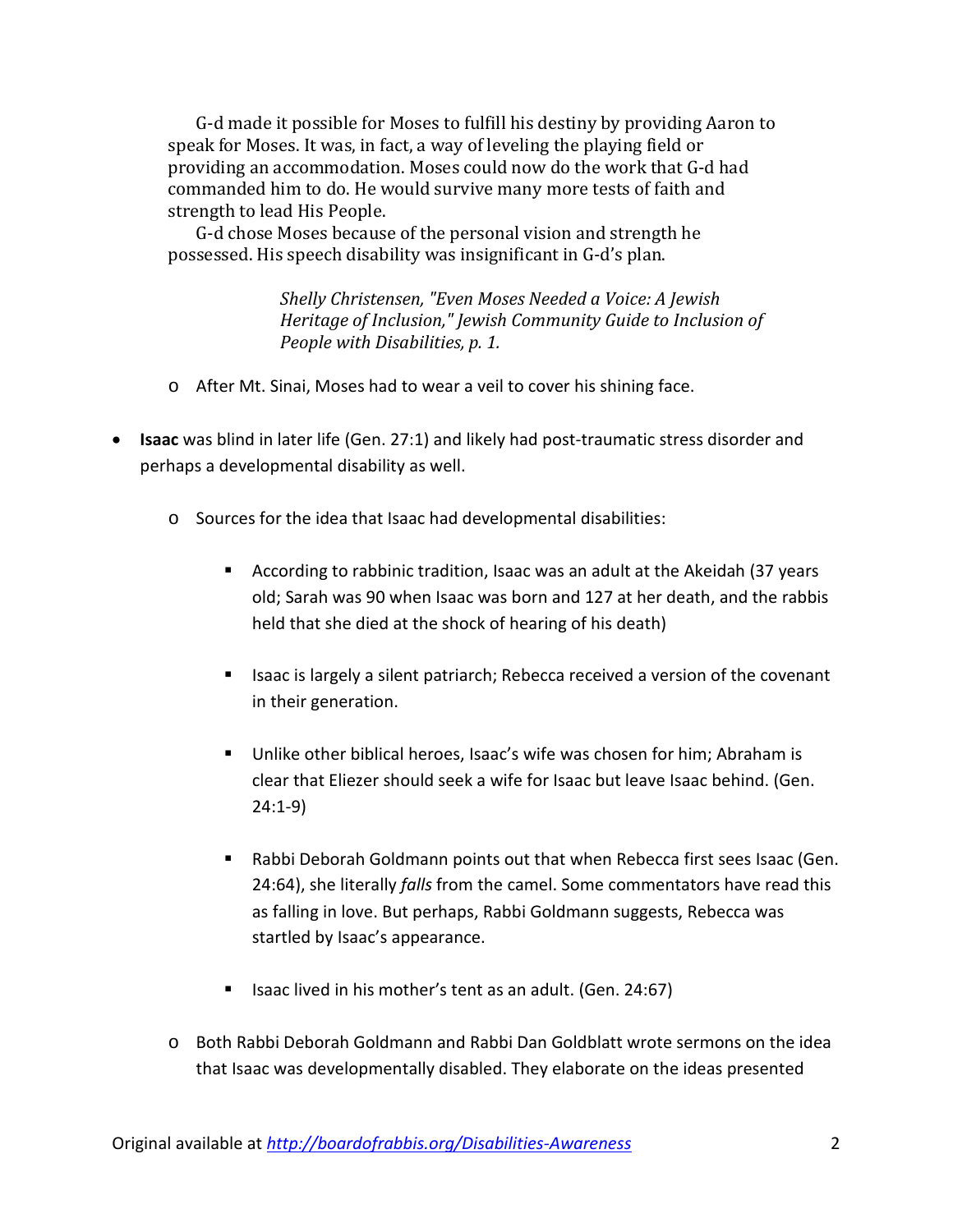above in [sermons available online.](http://boardofrabbis.org/Sermons-on-Disabilities)

- o The interpretation that Isaac had post-traumatic stress disorder is based largely on his silence and passivity following the Akeidah. Rebecca was the dominant ancestor in that generation, and it is she who receives the promise that her seed will become a great nation. (Gen. 25:22-23).
- o Another support for Isaac being differently-minded than his peers is that he is shown as meditative, and perhaps a bit of a loner. In Gen 24:63, we encounter Isaac, meditating or praying alone in a field.
- o For Isaac's disabilities as a source of inspiration, see text 15 in [online text resources](http://boardofrabbis.org/files/Jewish%20Text%20Resources.pdf) and Rabbi Goldmann's and Rabbi Goldblatt's sermons noted above. Rabbi Goldman notes that the accommodations that Isaac's family made for him should inspire us to make accommodations for those in our community with disabilities. Now, when we have such a greater understanding of how to compassionately and effectively accommodate disabilities, we should be able to make our tent inclusive even more than our ancestors. And unlike Isaac's family, we should ask people what we can do for them—and what we should let them or invite them to do for themselves.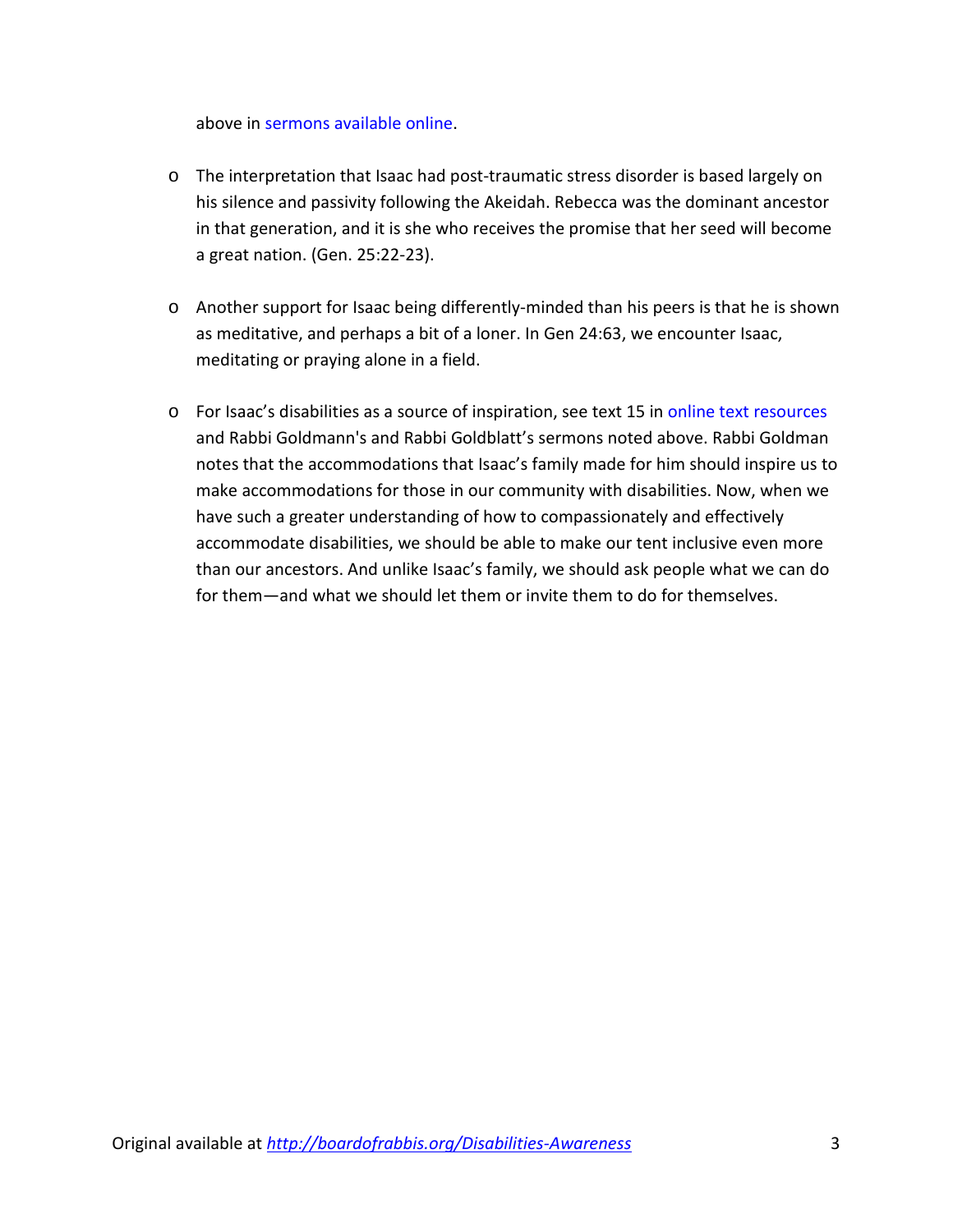## **Artists, Athletes, Political Leaders, & Scientists with Disabilities**

Some information below comes from *Jewish Community Guide to Inclusion of People with Disabilities*, p. 226; Wikipedia; and other online sources.

- **Abraham Lincoln** suffered from Depression and Marfan syndrome, a growth disorder that causes a sufferer to grow very tall, very quickly, stressing the heart. (Perhaps compare him to Saul, both of whom led a people.)
- **Franklin Delano Roosevelt**, another great leader, suffered from polio and could not stand or walk without crutches. He was elected four times as President of the United States, from 1932 to 1944, helped the country survive the depression, and led it through World War II.
- **Wilma Rudolph** was also afflicted with polio as a child. She went on to become an accomplished sprinter and was the first American woman, and African-American woman, to win three gold medals in one Olympic Games.
- Astrophysicist **Stephen Hawking** contracted a form of amyotrophic lateral sclerosis, a degenerative neuro-muscular condition, when he was in college. Despite becoming almost completely paralyzed, he has made major contributions in cosmology, quantum gravity, the study of black holes, and written the bestseller *A Brief History of Time.*
- **Chuck Close** is a prominent American painter and photographer known for his large portraits. Despite suffering a spinal artery collapse that has confined him to a wheelchair, he continues to create paintings that are seen in museums throughout the world.
- Artist **Frida Kahlo** contracted polio at age six, and may have had spina bifida. She also suffered numerous severe injuries in a bus accident, resulting in thirty-five surgeries and hospitalizations, a leg amputation, and extreme pain throughout her life. Yet she still became one of the most renowned painters of the 20<sup>th</sup> century.
- Actor **Danny Glover** (*Lethal Weapon*) was placed in a class for students with mental retardation until he was in high school and did not learn to read or write until after he had graduated.
- **Marlee Matlin**, who has been deaf since she was 18 months old, was the youngest person to win the Academy Award for Best Actress in a Leading Role, which she did for *Children of a*